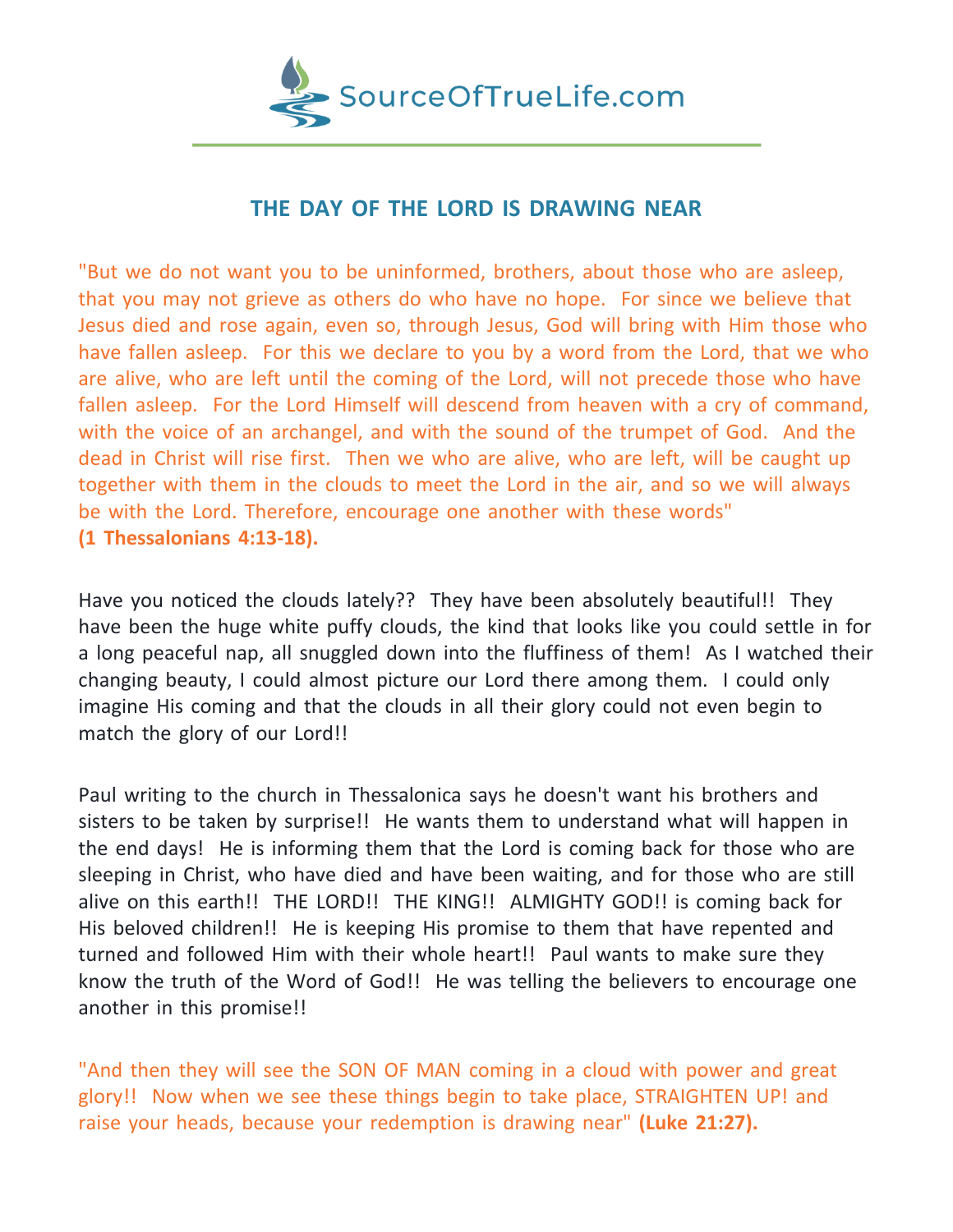"Then will appear in heaven the sign of the Son of Man, and all the tribes of the earth will mourn, and they will see the SON OF MAN coming on the clouds with power and great glory!!" **(Matthew 24:30).**

WAKE UP CHURCH!! Your Savior is coming!! You have been warned!! You have been informed!! HE IS COMING BACK FOR HIS CHURCH!! All those things that we have put before Him will be seen!! Everything that has been done in darkness, spiritual and physical, will be revealed!! We will be judged according to our faithfulness, not our works!! We are to be sold out to Jesus, THE RISEN LORD!!

An angel of the Lord said to a church in Laodicea, "I know your works, you are neither cold nor hot!! Would that you were either cold or hot! So, because you are LUKEWARM and neither cold nor hot, I will spit you out of My mouth!! **(Revelation 3:15-16).**

Strong words, truth filled words!! Following Jesus is serious business! It is a matter of eternal life and eternal death!! My concern for the church today is that we are worse than dead, worse than cold, we are LUKEWARM! At least when we are dead, Christ can bring us back to life!! And when we are cold, He can light a fire in us and get us moving again!! To be lukewarm is the worst kind of situation we can be in . . . it is an attitude of "I don't really care about telling others about Jesus or growing in my faith, as long as I get into heaven, that is my goal." Or "I am good the way I am, I am comfortable and happy; don't rock my boat, Jesus!!"

"Behold he is coming with the clouds, and every eye shall see Him, even those who pierced him, and all the tribes of all the earth will wail on account of Him" **(Revelation 1:7).**

Dear church, we are all going to meet Jesus, face to face!! What a terrible day that will be for those who have lived in rebellion to the Truth, mocking the Word of God and living their lives as their own god. But what a glorious day it will be for His children, His beloved, the ones He calls His own!! We have so much to look forward to!! That is our joy, our hope, and our strength!!

My prayer for the church is to **Awake!!** And to those who are sleeping to rise up from the dead, and Christ will shine on us!! No more lukewarm church!! No more